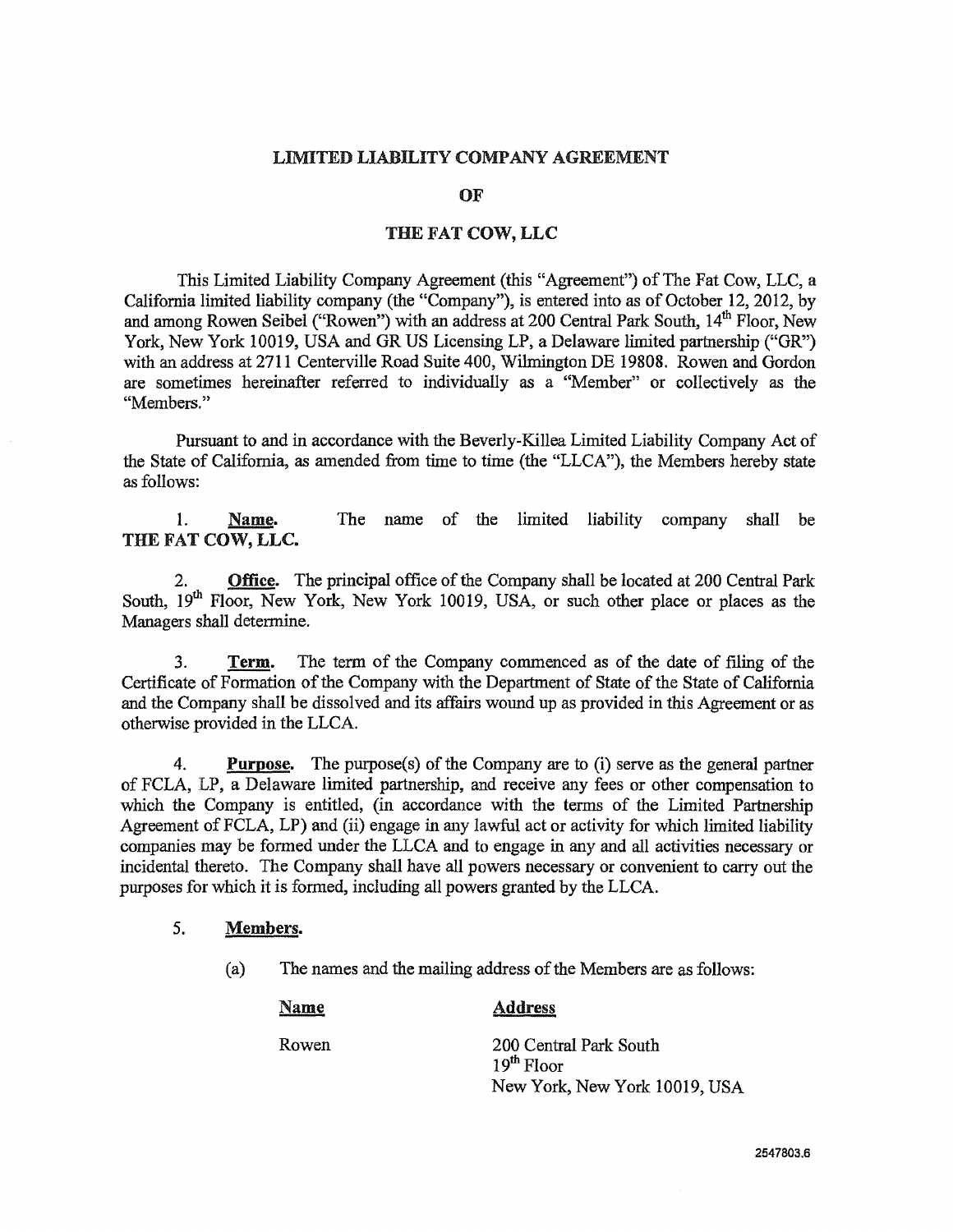### GR 2711 Centerville Road Suite 400 Wilmington DE 19808, USA

(b) Each Member's membership interest (the "Membership Interest") in the Company is as follows:

| Name  | <b>Membership Interest</b> |
|-------|----------------------------|
| Rowen | 50 <sub>%</sub>            |
| GR.   | 50 <sub>%</sub>            |

**6. Managers.** The Company shall have two (2) Managers with each Member having the right to designate one Manager of the Company (each individually a "Manager" and collectively, the "Managers"). Rowen hereby designates Rowen to serve as his Manager; and GR hereby designates Gordon Ramsay to serve as its Manager. Each such designated Manager shall be entitled to hold the office of Manager for so long as the Company exists and thereafter as necessary to complete any liquidation of the Company. Notwithstanding the foregoing, in the event that a Manager shall cease to be a Manager for any reason, including (without limitation) his or her death, disability (so as to render such Manager incapable of performing his or her duties on a regular basis) or resignation, his or her replacement shall be designated by the Member who designated such Manager (or such Member's successor, if applicable.)

## **7. Management; Powers.**

(a) Except as otherwise provided herein, the Managers shall have the full and exclusive right, power and authority to manage all of the business and affairs of the Company and make all decisions on behalf of the Company and shall have all rights and powers generally conferred by law, or necessary, advisable or consistent therewith. Unless otherwise provided herein, all decisions of the Managers shall be made upon unanimous consent of the Managers. Once a decision has been reached by unanimous consent of the Managers, any Manager is authorized to execute any and all documents on behalf of the Company necessary or appropriate in connection with such decision.

(b) The Managers may, from time to time, designate one (1) or more individuals to be officers of the Company or to hold certain business titles (any individuals who is appointed to hold a business title is referred to herein as an "Officer"). An Officer need not be a Manager or Member of the Company. The Officers shall serve in such offices until resignation or removal by the Managers. Any Officer so designated shall have such authority and perform such duties as the Managers, from time to time, may delegate to such individual. Each Officer shall hold office for the term for which such Officer is designated and until his successor shall be duly designated and shall qualify or until his death, resignation or removal by the Managers. Any Person may hold any number of offices. Each Officer of the Company will be a "manager" (as that term is used in the LLCA) of the Company, but notwithstanding the foregoing. No Officer will have any rights or powers beyond the rights and powers granted to such Officer in this Agreement or by the Managers.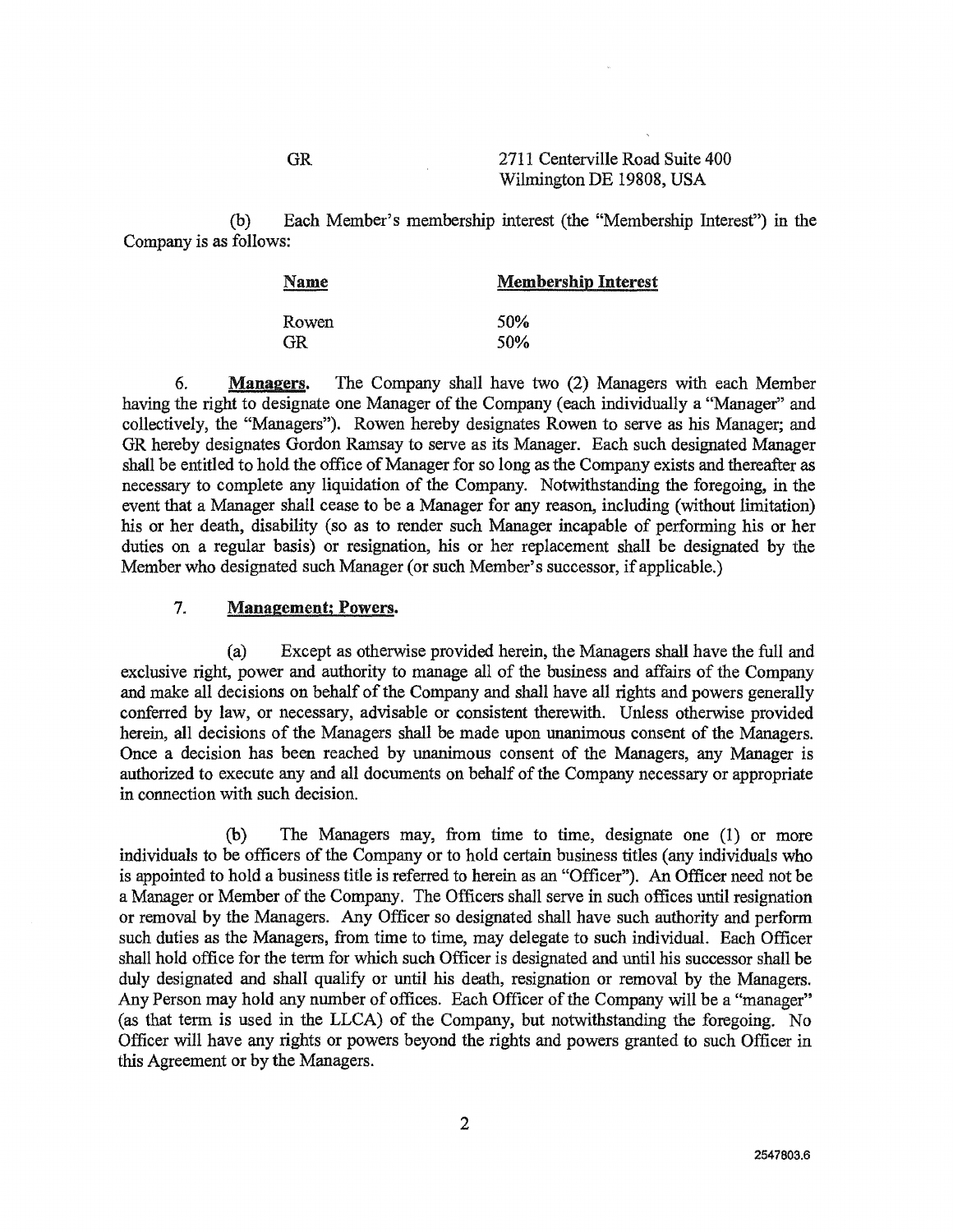(c) Any Officer of the Company shall have the right, power and authority to transact business in the name of the Company or to act for or on behalf of or to bind the Company within the scope of authority delegated by the Managers to such Officer. With respect to such matters, third parties dealing with the Company may rely conclusively upon any certificate of any Officer to the effect that such officer is acting on behalf of the Company.

(d) The Managers may remove any Officer, for any reason or for no reason, at any time. Any Officer may resign at any time by giving written notice to the Company, subject to the terms and provisions of any agreement between the Company and the Officer.

**8. Capital Contributions.** Each of the Members has contributed \$100 plus such other amount as is set forth in the Company's books and records to the capital of the Company.

**9. Additional Contributions.** The Members shall make such additional capital contributions to the Company at such times and in such amounts as all Members shall unanimously determine.

**10. Allocation of Profits and Losses.** The Company's profits and losses shall be allocated to the Members in accordance with their respective Membership Interests in the Company.

**11. Distributions.** Distributions of all available cash of the Company shall be made to the Members at the times determined by the Managers (but no less frequently than quarterly) and shall be made to the Members in accordance with the Members' respective Membership Interests in the Company.

12. **Transfers and Assignments.** No Member may assign or transfer, in whole or in part, his or her interest in the Company without the express written consent of all Managers, which consent may be withheld in the absolute discretion of each Manager. Notwithstanding the foregoing, (i) any Members, during his or her lifetime, may transfer the economic benefits (but not the voting rights) relating to his or her interest in the Company to a spouse, lineal descendant or to a trust for the benefit of such Member's lineal descendants, or to any entity of which such Member has more than 50% of the voting control and (ii) upon the death of a Member, the interest of such deceased Member may be transferred to the estate of such deceased Member and/or the family members of such deceased Member or a trust for their benefit or as otherwise devised in accordance with the will of such deceased Member.

## **13. Involuntary Transfers.**

(a) In the event that some or all of the Membership Interest held by any Member is subject to any Involuntary Transfer (as hereinafter defined), the Company shall have the right, but not the obligation, to purchase, and require the transferee of such Membership Interest, or portion(s) thereof, to sell to the Company all of such Membership Interest in the Company. Any such transferee who has real or constructive notice of this Agreement shall be deemed to have offered for sale to the Company the Membership Interest, or portion(s) thereof, which are the subject of the Involuntary Transfer in accordance with the provisions of this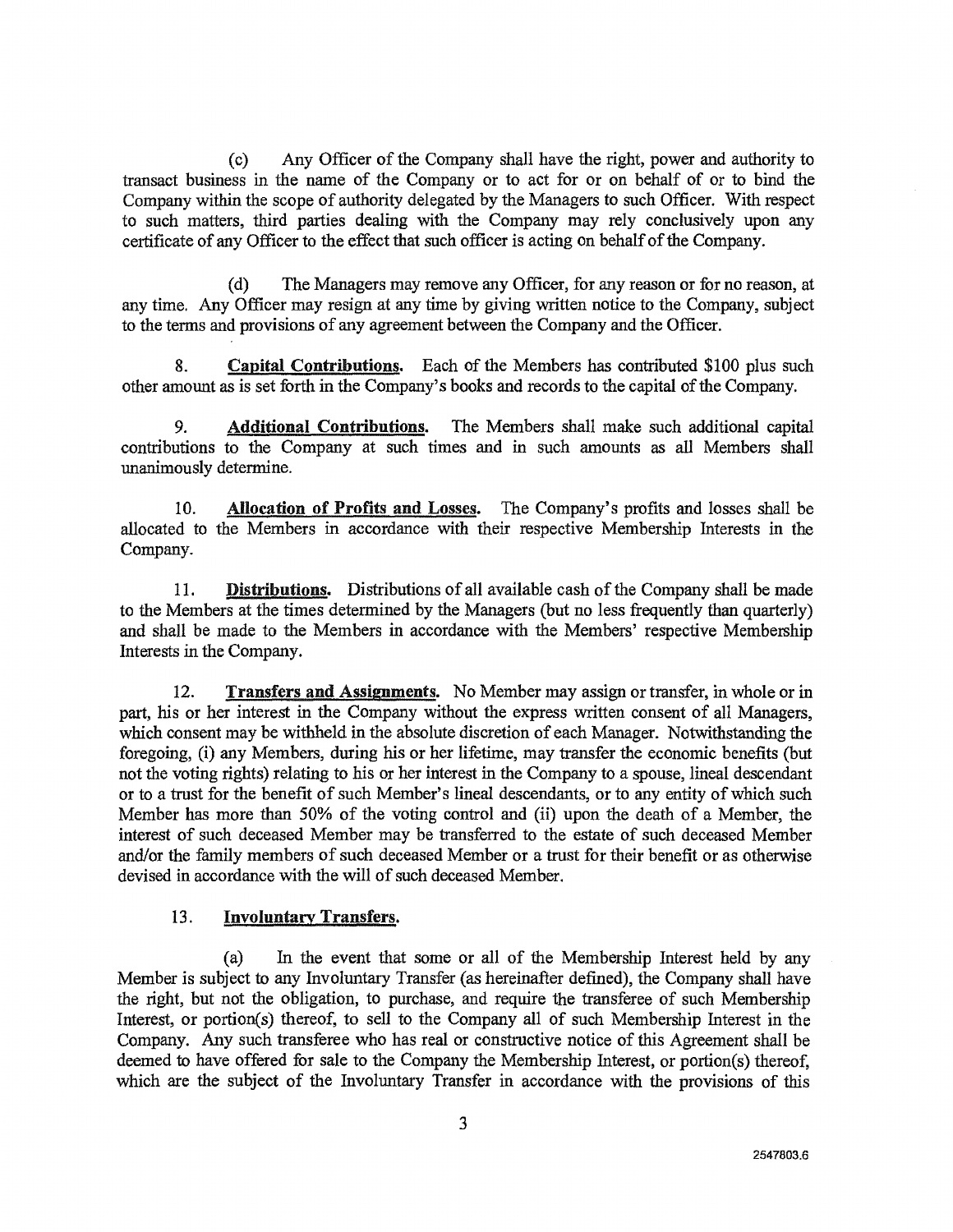Section. The Company may exercise its option to purchase such Membership Interest, or portion(s) thereof, by giving written notice of its election to do so to the transferee. The purchase price for such Membership Interest, or portion(s) thereof, shall be 70% of the net book value of such Membership Interest, or portion(s) thereof, as determined by the Company's accountants pursuant to generally accepted accounting principles, consistently applied, as of the date on which title to the Membership Interest, or portion(s) thereof, passes to the transferee.

(b) The purchase price for such Membership Interest, or portion(s) thereof, shall be paid by the Company, at its election, either (i) in a lump sum payment of the purchase price or (ii) with a down-payment equal to twenty-five (25%) percent of the total purchase price and the balance payable in one hundred twenty (120) equal monthly payments, together with interest at the lowest rate necessary to avoid the imputation of interest for federal income tax purposes, with such payments to commence one (1) month after the date of such purchase.

(c) For purposes of applying this Section, an Involuntary Transfer of a Membership Interest, or any portion(s) thereof, shall be deemed to have occurred in any of the following instances:

(i) The attachment of or levy upon a Membership Interest, or any portion(s) thereof, by any creditor of a Member following appropriate legal proceedings commenced pursuant to any judgment entered or confessed against the Member or pursuant to any pledge agreement, security agreement or other document executed by or on behalf of the Member under the terms of which any of such Member's property, whether or not expressly including such Member's Membership Interest, or any portion(s) thereof, has been pledged as security for any debt or obligation of the Member or any other person or legal entity;

(ii) The transfer of a Membership Interest, or any portion(s) thereof, of any Member to any receiver or trustee pursuant to any bankruptcy, insolvency or similar proceedings, whether commenced voluntarily or involuntarily; and

(iii) The transfer of a Membership Interest, or any portion(s) thereof, of any Member under any other circumstances in which such Membership Interest, or any portion(s) thereof, are transferred in full or partial satisfaction of any debt or obligation of such Member or any person or entity for whose debts such Member is responsible under general legal principles, court orders or under any agreements or guaranties executed by or on behalf of such Member.

(d) The failure of the Company to exercise its option to purchase shall not constitute a consent to the transfer through an Involuntary Transfer, permit the party, seeking the Membership Interest, or any portion(s) thereof, by the Involuntary Transfer to become a Member of the Company and if the Membership Interest is obtained (whether as a result of the Company not exercising its option to purchase, or for any other reason) shall in no event permit the party acquiring the Membership Interest to be a Manager or to designate a Manager.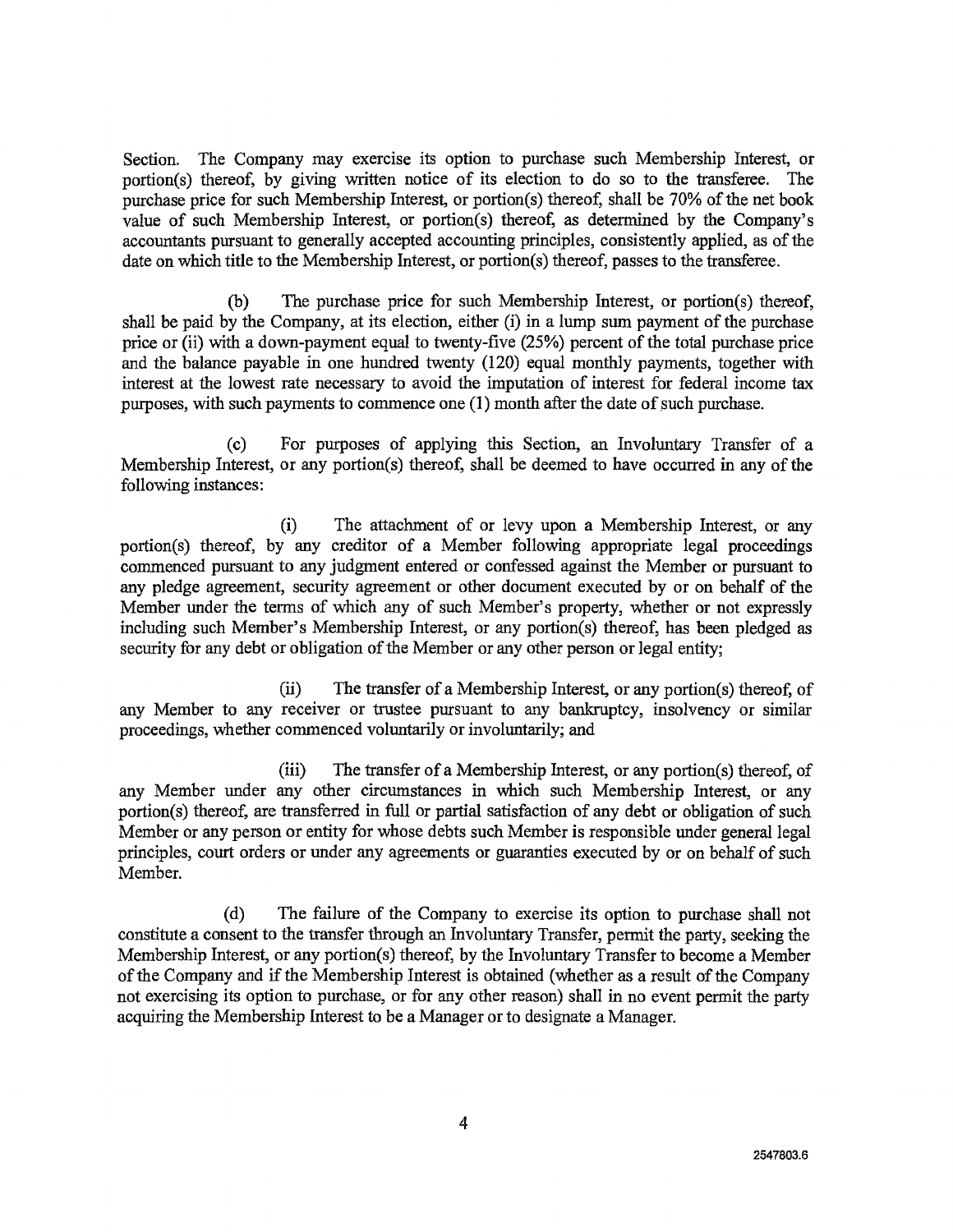**14. Withdrawal of a Member.** No Member shall be permitted to withdraw from the Company or demand a return or payment of his capital contribution.

**15. Admission of Additional Members.** The Members, by unanimous voting, may cause the Company to admit or more additional members to the Company and/or create different classes of members.

**16. Liability of Members and Managers.** The Members, in their capacity as both Members and Managers, as applicable, shall not have any liability for the obligations or liabilities of the Company except to the extent provided in the LLCA.

**17. Exculpation of Members and Managers.** The Members, in their capacity as both Members and Managers, as applicable, shall not be liable to the Company for any breach of duty in either such capacity, unless otherwise provided by law, and shall be entitled to indemnification by the Company to the maximum extent provided by law.

**18. Governing Law.** This Agreement shall be governed by, and construed under, the laws of the State of California, all rights and remedies being governed by said laws.

**19. Amendments.** Any amendment to this Agreement must be in writing and, subject to the provisions of the LLCA, must be unanimously approved in writing by all of the then current Managers of the Company.

**20. Entire Agreement.** This Agreement sets forth the entire agreement and understanding in respect of the subject matter hereof and supersedes all prior and contemporaneous agreements, arrangements and understandings, express or implied, oral or written, relating to the subject matter hereof.

**21. GR Control by Ramsay.** At all times that GR is a Member of the Company, OR shall be directly or indirectly controlled by Ramsay and Ramsay shall be directly or indirectly the majority beneficial owner of GR.

[Rest of page intentionally left blank. Signatures are on the following page]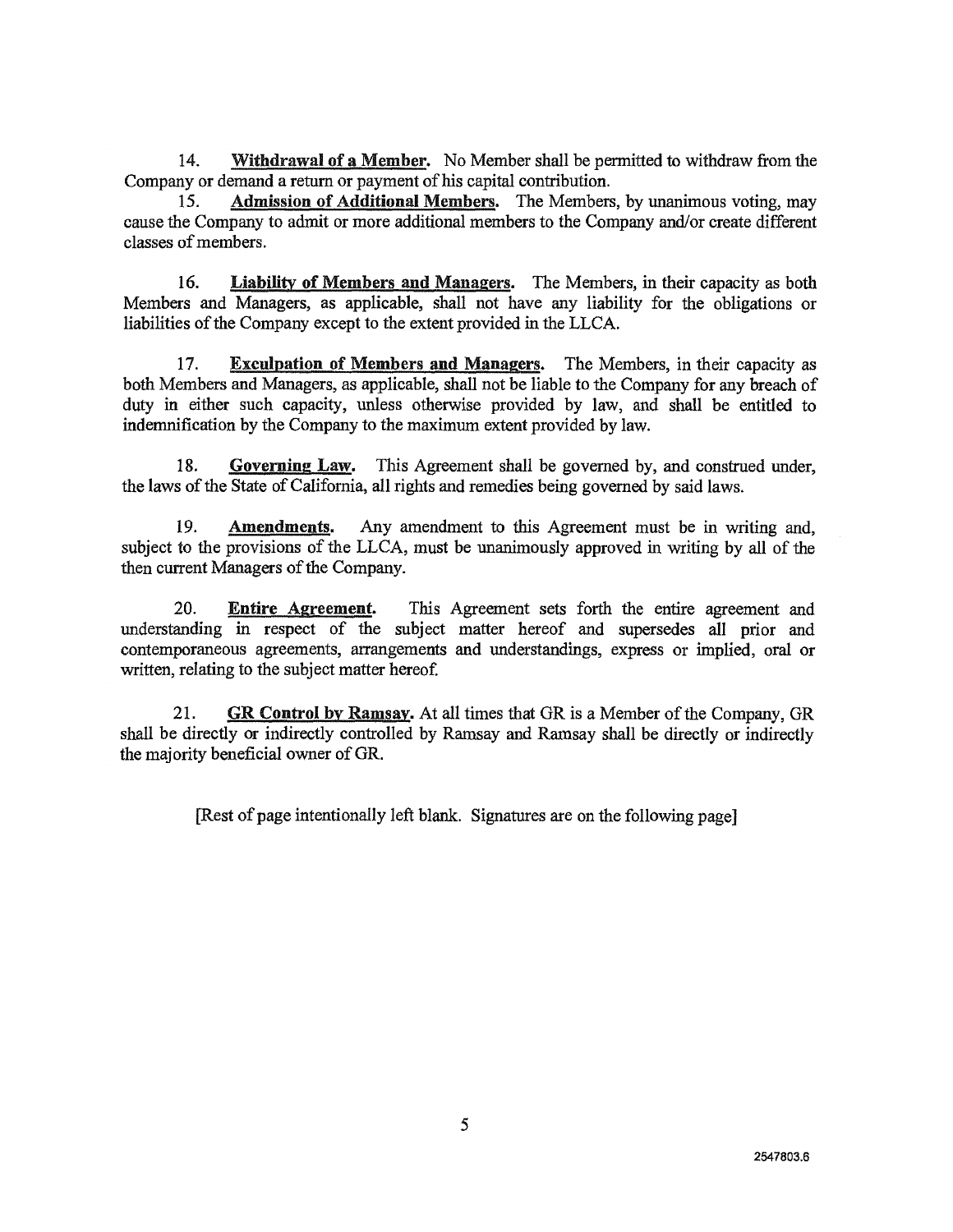IN WITNESS WFIEREOF, the undersigned, intending to be legally bound hereby, have duly executed this Limited Liability Company Agreement.

AS MEMBERS:

Rowen Seiled Rowen Seibel

GR US LICENSING, LP By: Kavalake Limited, General Partner

By:

Gordon Ramsay, Director

AS MANAGERS:

ubi Rowen Seibel

Gordon Ramsay